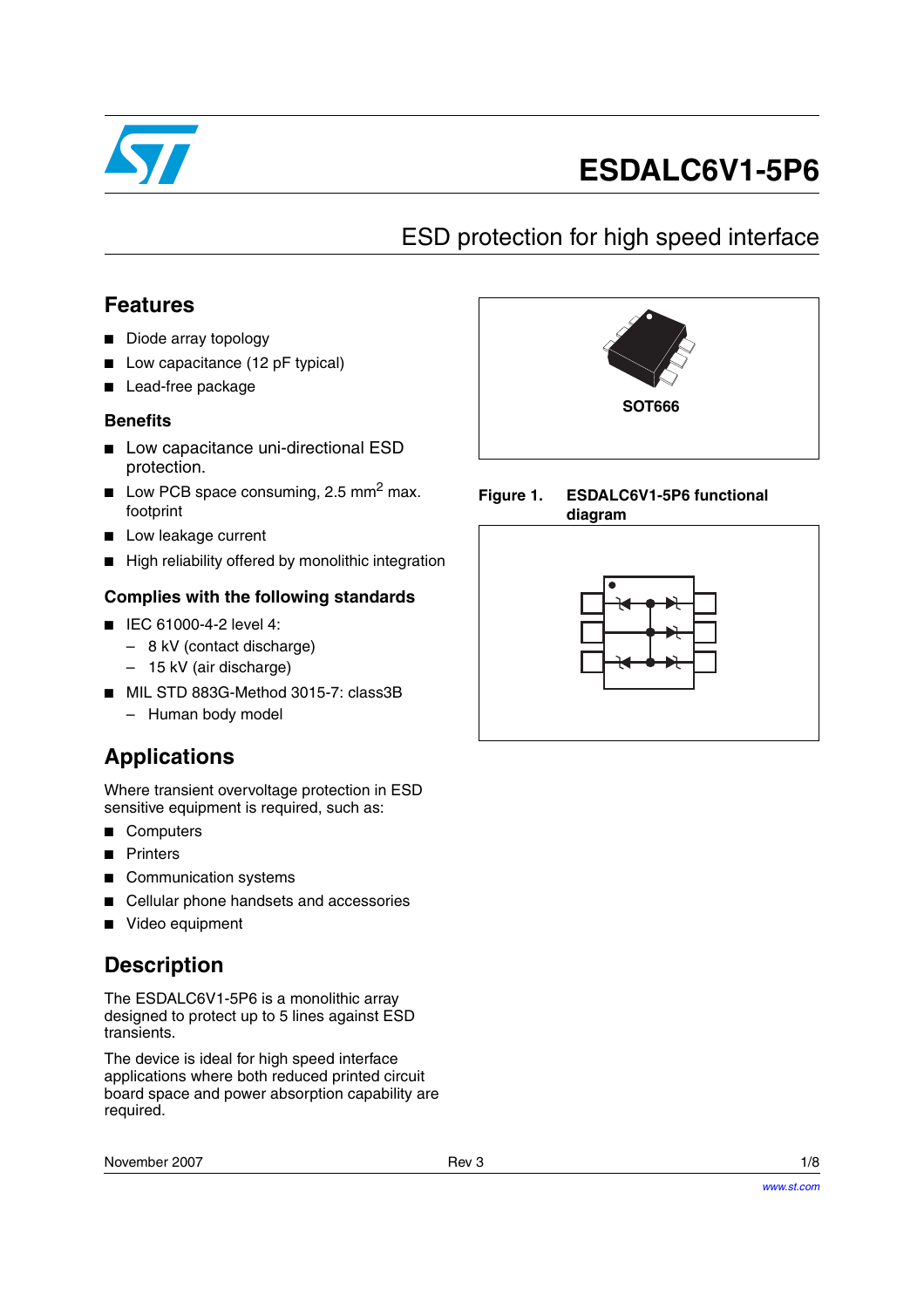# **1 Characteristics**

| <b>Symbol</b>               | <b>Parameter</b>                                   |                                                                |                           | Value           | Unit |
|-----------------------------|----------------------------------------------------|----------------------------------------------------------------|---------------------------|-----------------|------|
| $V_{PP}$ <sup>(1)</sup>     | Peak pulse voltage                                 | IEC 61000-4-2 contact discharge<br>IEC 61000-4-2 air discharge |                           | $\pm$ 8<br>±15  | kV   |
| $P_{PP}$ <sup>(1)</sup>     | Peak pulse power dissipation $(8/20 \,\mu s)$      |                                                                | $T_i$ initial = $T_{amb}$ | 30              | w    |
| Ipp                         | Peak pulse current (8/20 µs)                       |                                                                |                           | 2.5             | A    |
| T,                          | Junction temperature                               |                                                                |                           | 125             | °C   |
| $\mathsf{T}_{\textsf{stg}}$ | Storage temperature range                          |                                                                |                           | $-55$ to $+150$ | °C   |
| Tı.                         | Maximum lead temperature for soldering during 10 s |                                                                |                           | 260             | °C   |
| Тор                         | Operating temperature range                        |                                                                |                           | $-40+125$       | °C   |

#### Table 1. Absolute ratings  $(T<sub>amb</sub> = 25 °C)$

<span id="page-1-0"></span>1. For a surge greater than the maximum values, the diode will fail in short-circuit.

#### Table 2. **Electrical characteristics (T<sub>amb</sub> = 25 °C)**

|                        | <b>vamo</b>                                                        |                                              |            |             |       |               |  |
|------------------------|--------------------------------------------------------------------|----------------------------------------------|------------|-------------|-------|---------------|--|
| <b>Symbol</b>          | <b>Parameter</b>                                                   |                                              |            |             |       |               |  |
| V <sub>RM</sub>        | Stand-off voltage                                                  |                                              |            |             |       |               |  |
| $V_{BR}$               | Breakdown voltage                                                  |                                              |            |             |       |               |  |
| $V_{CL}$               | Clamping voltage                                                   |                                              |            |             | $V_F$ |               |  |
| $I_{\mathsf{RM}}$      | Leakage current<br>V <sub>CL</sub> V <sub>BR</sub> V <sub>RM</sub> |                                              |            |             |       |               |  |
| $I_{\mathsf{PP}}$      | Peak pulse current                                                 |                                              |            | <b>I</b> RM |       |               |  |
| $\alpha$ T             | Voltage temperature coefficient                                    |                                              |            |             |       |               |  |
| $V_F$                  | Forward voltage drop                                               |                                              |            |             |       |               |  |
| $\mathsf{C}$           | Capacitance                                                        | Slope: 1/R <sub>d</sub><br>$ $ <sub>PP</sub> |            |             |       |               |  |
| $R_{d}$                | Dynamic resistance                                                 |                                              |            |             |       |               |  |
| <b>Parameter</b>       | <b>Test condition</b>                                              |                                              | <b>Min</b> | <b>Typ</b>  | Max   | <b>Unit</b>   |  |
| <b>V<sub>RRM</sub></b> | Reverse stand-off voltage                                          |                                              |            |             | 5     | V             |  |
| $V_{BR}$               | $IR = 1 mA$                                                        |                                              | 6.1        |             | 7.2   | $\vee$        |  |
| $I_{\rm RM}$           | $VRM = 3 V$                                                        |                                              |            |             | 70    | nA            |  |
|                        | Non repetitive peak pulse voltage                                  | $I_{PP} = 1 A$                               |            |             | 10    | $\vee$        |  |
| $V_{CL}$               | $(8/20 \,\mu s)$                                                   | $I_{PP} = 2.5 A$                             |            |             | 14    |               |  |
|                        | $I_F = 10$ mA                                                      |                                              |            |             |       |               |  |
| $V_F$                  |                                                                    |                                              |            |             | 1     | $\vee$        |  |
| $R_{d}$                |                                                                    |                                              |            | 2           | 3     | Ω             |  |
| $\alpha T^{(1)}$       | $IB = 1 mA$                                                        |                                              |            |             | 5     | $10^{-4}$ /°C |  |

1.  $\Delta V_{\text{BR}} = \alpha T \times (T_{\text{amb}} - 25 \degree C) \times V_{\text{BR}} (25 \degree C)$ 

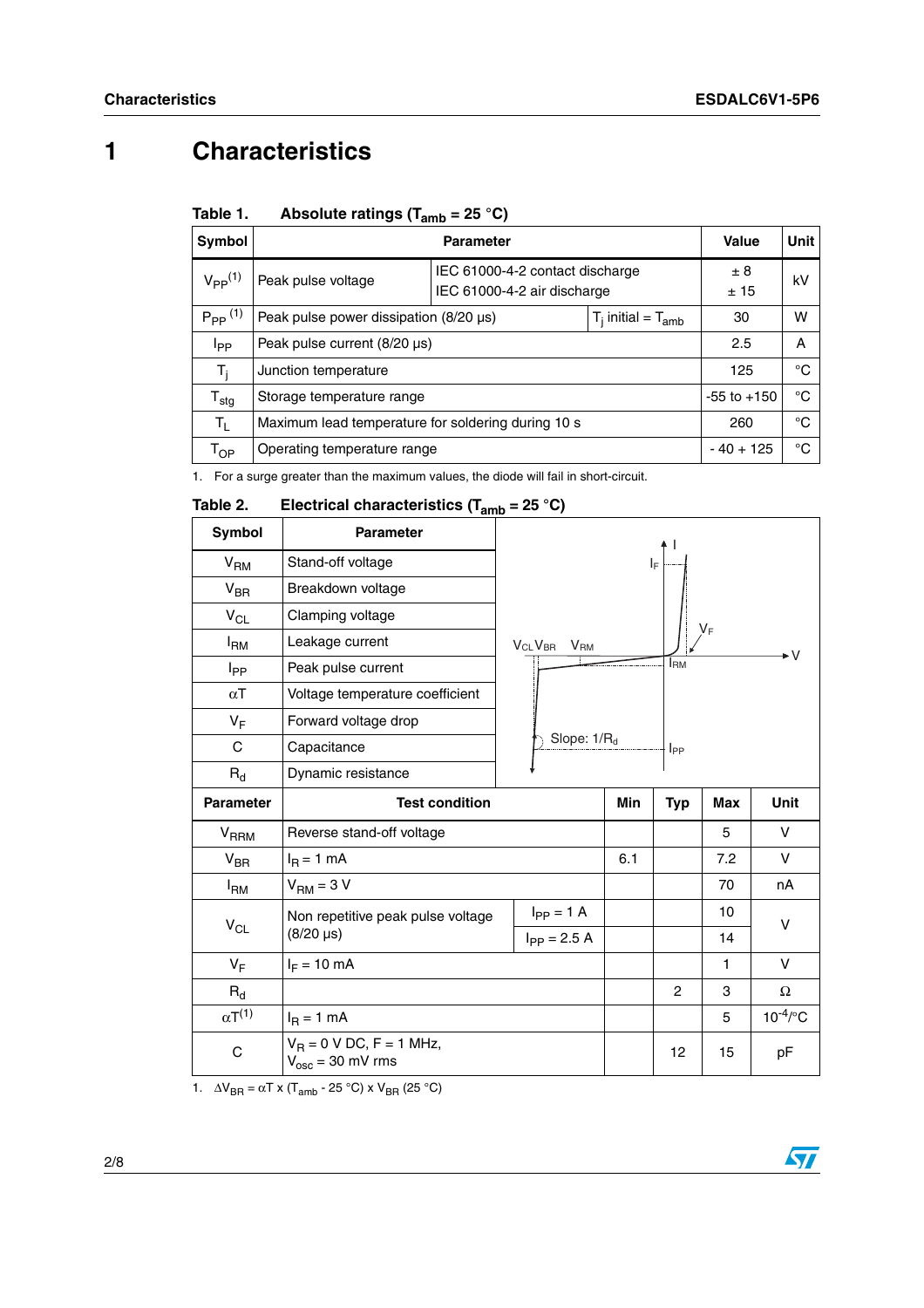#### **Figure 2. Relative variation of peak pulse power versus initial junction temperature**



#### **Figure 4. Clamping voltage versus peak pulse current (typical values)**



**Figure 6. Breakdown voltage versus initial junction temperature** 

#### **Figure 3. Peak pulse power versus exponential pulse duration**   $(T_i$  initial = 25 °C)



**Figure 5. Relative variation of leakage current versus junction temperature (typical values)**



**Figure 7. Junction capacitance versus reverse voltage applied (typical values)**

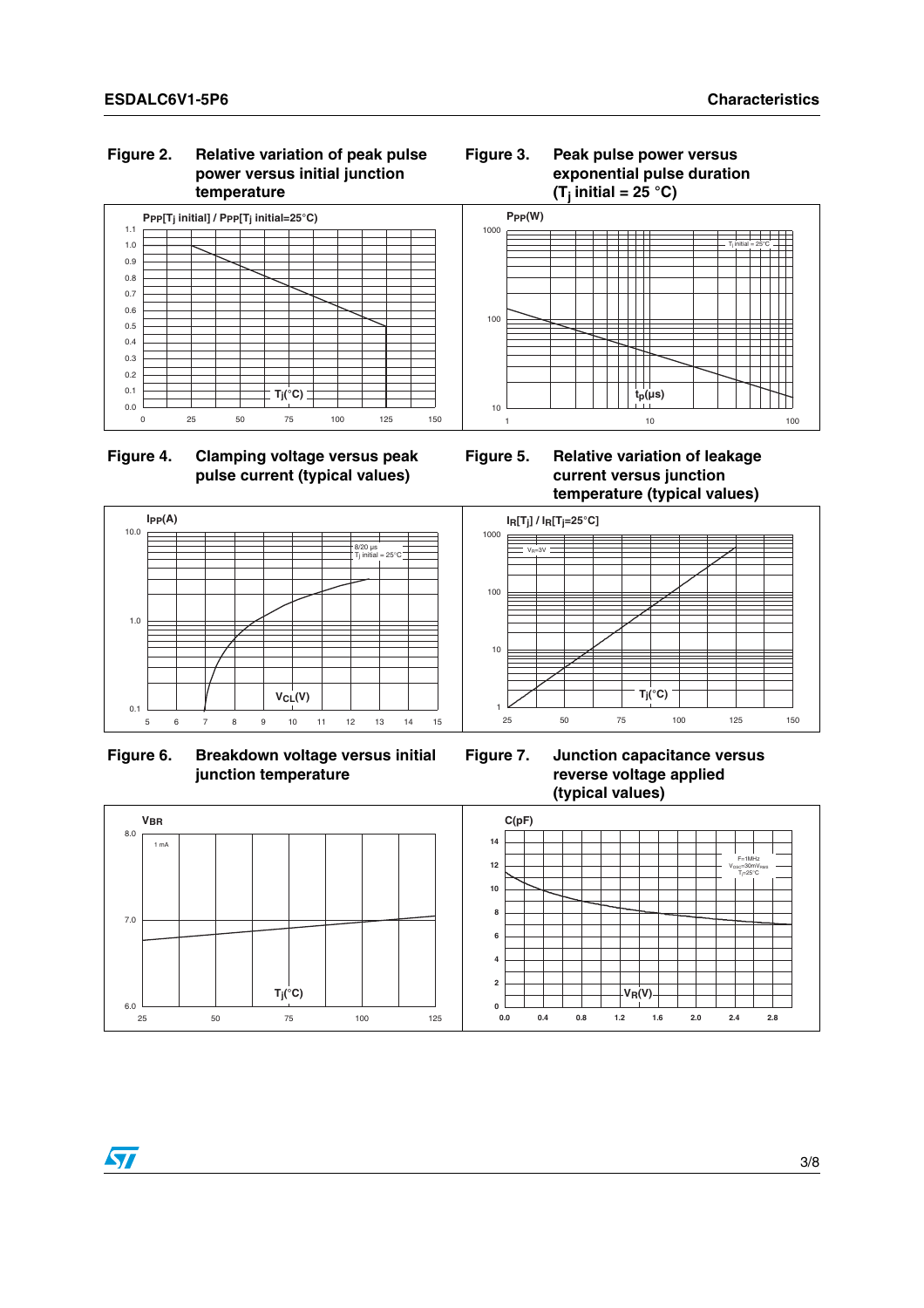#### **Figure 8. ESD response to IEC 61000-4-2 (air discharge +15 kV surge)**



 **Figure 10. Frequency response curves - all lines together**

**Figure 11. Crosstalk response curves - 1/2 and 1/3**



#### **Figure 9. ESD response to IEC 61000-4-2 (air discharge -15 kV surge)**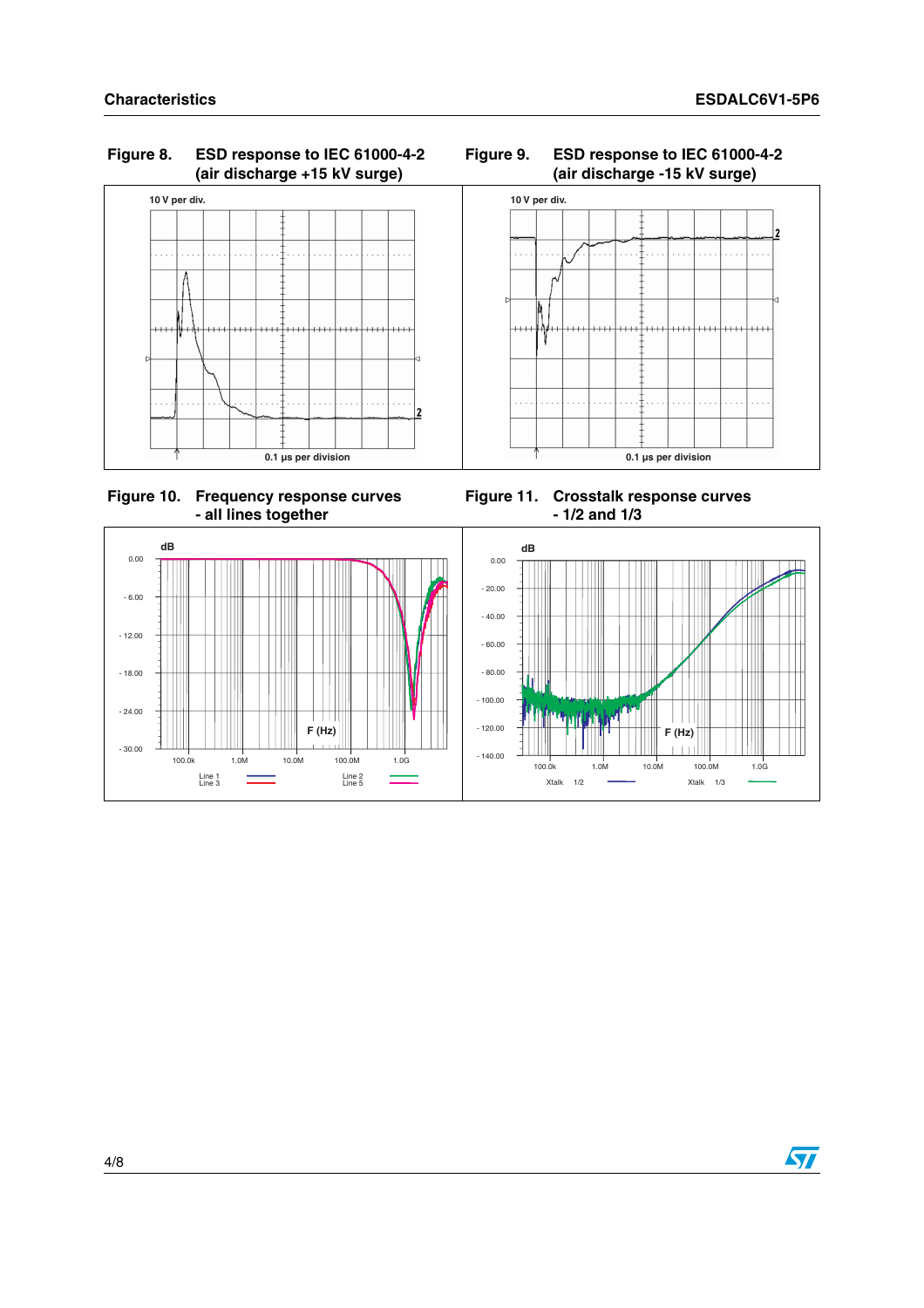# **2 Application information**





# **3 Ordering information scheme**





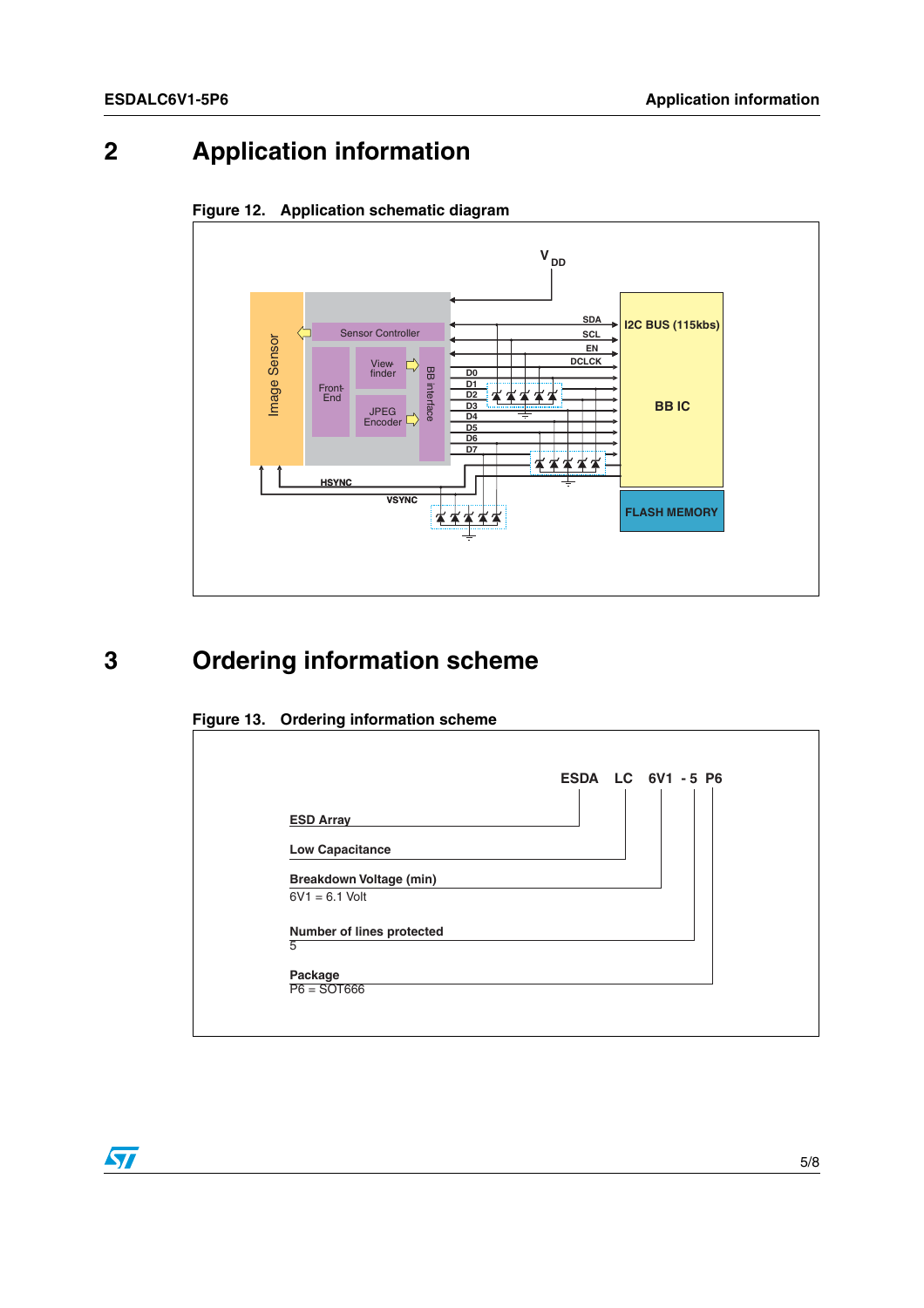## **4 Package information**

Epoxy meets UL 94, V0

In order to meet environmental requirements, ST offers these devices in ECOPACK® packages. These packages have a lead-free second level interconnect. The category of second level interconnect is marked on the package and on the inner box label, in compliance with JEDEC Standard JESD97. The maximum ratings related to soldering conditions are also marked on the inner box label. ECOPACK is an ST trademark. ECOPACK specifications are available at: www.st.com.

Table 3. **Table 3. SOT666 dimensions**



**Figure 14. SOT666 footprint (dimensions in mm)**



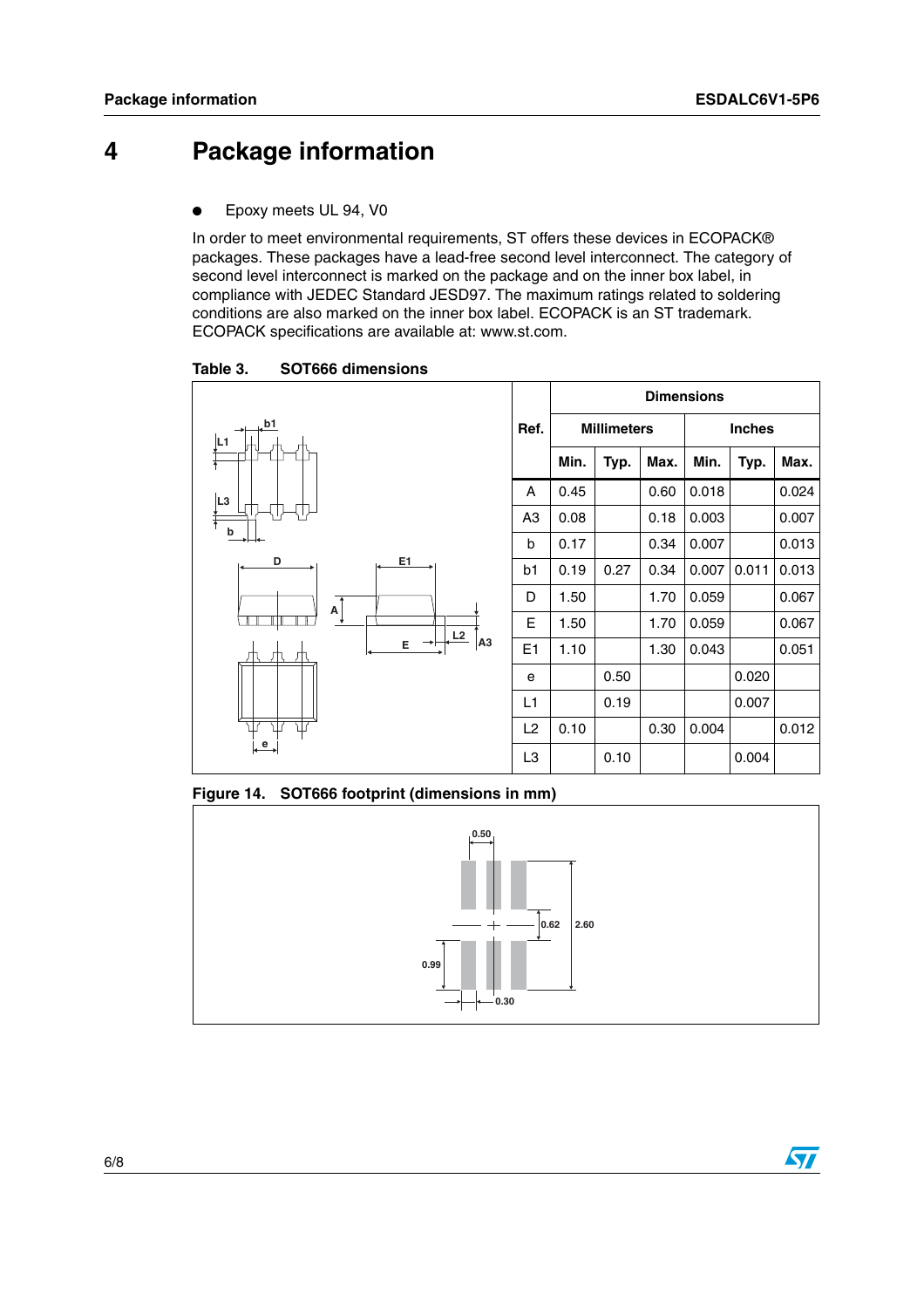

<span id="page-6-1"></span>



# **5 Ordering information**

<span id="page-6-0"></span>

| <b>Ordering information</b><br>Table 4. |
|-----------------------------------------|
|-----------------------------------------|

| Order code    | Marking         | Package | Weiaht            | <b>Base gtv</b> | Delivery mode |
|---------------|-----------------|---------|-------------------|-----------------|---------------|
| ESDALC6V1-5P6 | $\mathbf{I}$ (1 | SOT666  | 2.9 <sub>ma</sub> | 3000            | Tape and reel |

1. The marking can be rotated by 90° to diferentiate assembly location

# **6 Revision history**

| Table 5. | <b>Document revision history</b> |  |  |
|----------|----------------------------------|--|--|
|----------|----------------------------------|--|--|

| Date        | <b>Revision</b> | <b>Description of changes</b>                                                                                                      |
|-------------|-----------------|------------------------------------------------------------------------------------------------------------------------------------|
| 29-May-2007 |                 | First issue.                                                                                                                       |
| 30-Jul-2007 | 2               | Upgrade $V_{\text{Cl}}$ from 8 V to 10 V and from 9.5 V to 14 V.                                                                   |
| 15-Nov-2007 | 3               | Reformatted to current standards. Marking changed to J<br>in Table 4. Notes on marking rotation added to Table 4<br>and Figure 15. |